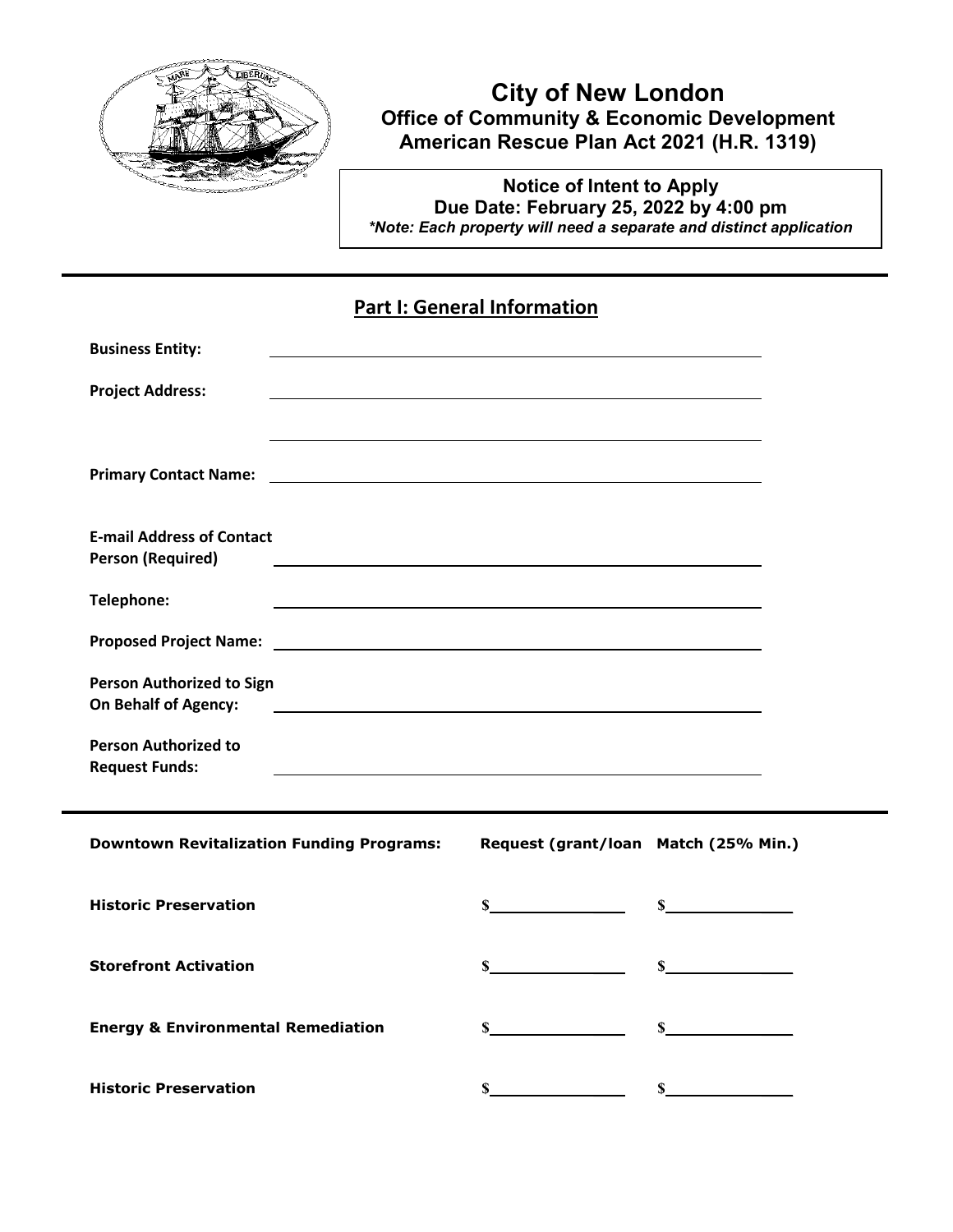# **Part II: Project/Agency Information**

#### **A. Proposed Project Description**

- 1. Provide a general description of the proposed project.
	- a. Clearly state exactly what the requested ARPA funds are to be used for.
	- b. Describe the activities to be performed or services to be provided.
	- c. Do you anticipate any temporary or permanent relocation of persons or businesses because of this project? Is so, please explain.
- 2. Need for the project.
	- a. Explain the need/problem to be addressed.
	- b. Explain how this project will address the needs of the community & pandemic recovery.
- 3. Provide an implementation schedule/timeline for the completion of this project. **If awarded funding, your agency will have to go out to bid to ensure an open, fair competition for Federal funds.** Please allow approximately two months to competitively procure the services of contractors. Community Development Division staff will guide in the procurement process.
- 4. Reduced funding questions.
	- a. If you do not receive the amount of funds requested, how do you propose to administer and/or complete the project?
	- b. What items would you reduce or eliminate from your budget?